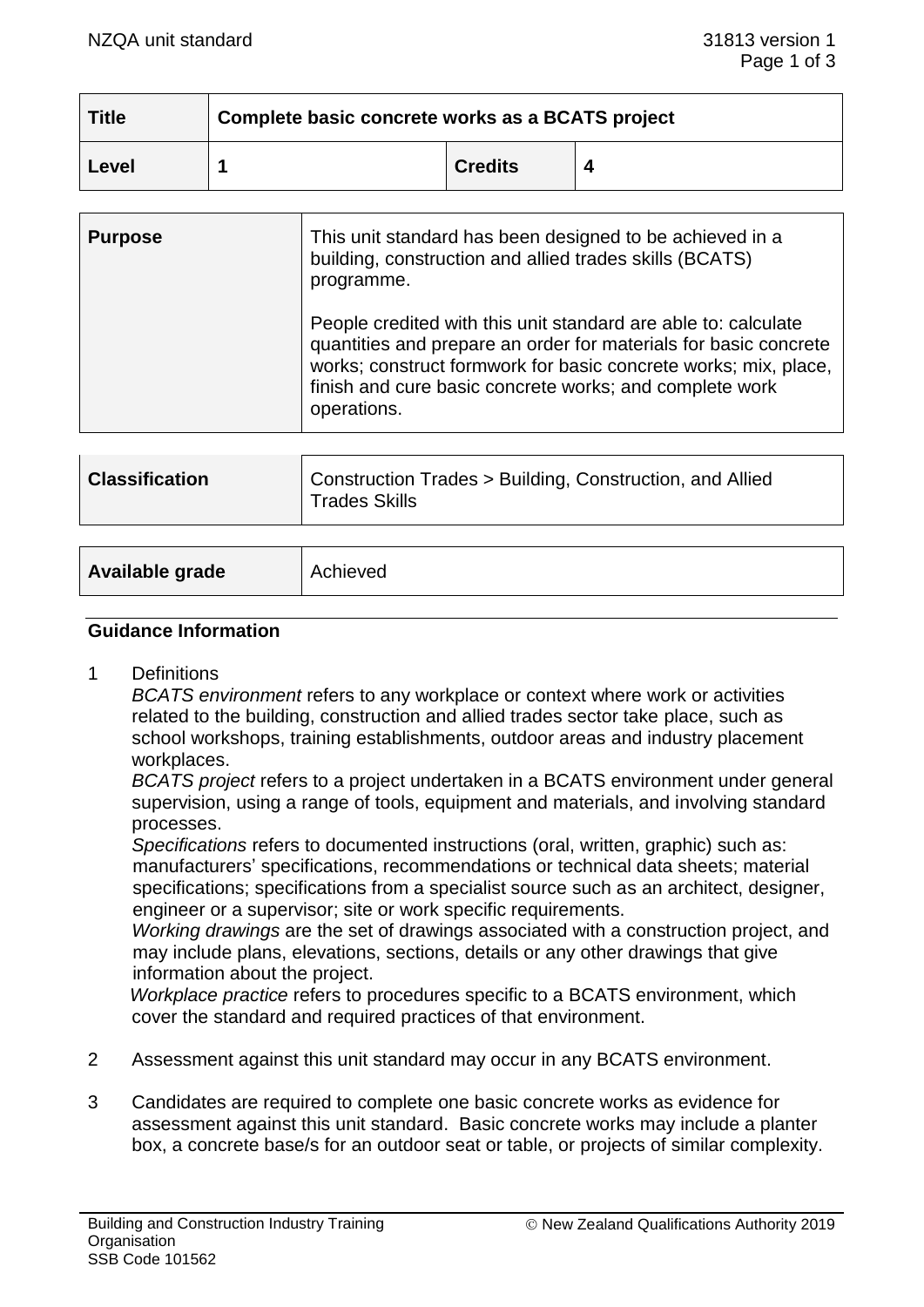4 Legislation relevant to this unit standard includes: Health and Safety at Work Act 2015; Health and Safety at Work Regulations 2016.

# **Outcomes and performance criteria**

# **Outcome 1**

Calculate quantities and prepare an order for materials for basic concrete works.

#### **Performance criteria**

- 1.1 Quantities of materials are calculated from working drawings and job specifications.
- 1.2 An order for materials is prepared in accordance with workplace practice.

### **Outcome 2**

Construct formwork for basic concrete works.

#### **Performance criteria**

- 2.1 Components for formwork are measured and cut to job specifications.
- 2.2 Formwork is set up to ensure that finished concrete is in accordance with job specifications.
- 2.3 Allowance is made for ease of removal of formwork once concrete is cured.

# **Outcome 3**

Mix, place, finish and cure basic concrete works.

#### **Performance criteria**

- 3.1 Concrete is mixed in accordance with job specifications.
- 3.2 Concrete is placed, compacted and finished in accordance with job specifications.
- 3.3 Concrete is cured in accordance with job specifications.

# **Outcome 4**

Complete work operations.

# **Performance criteria**

4.1 All operations are safely completed in accordance with workplace practice.